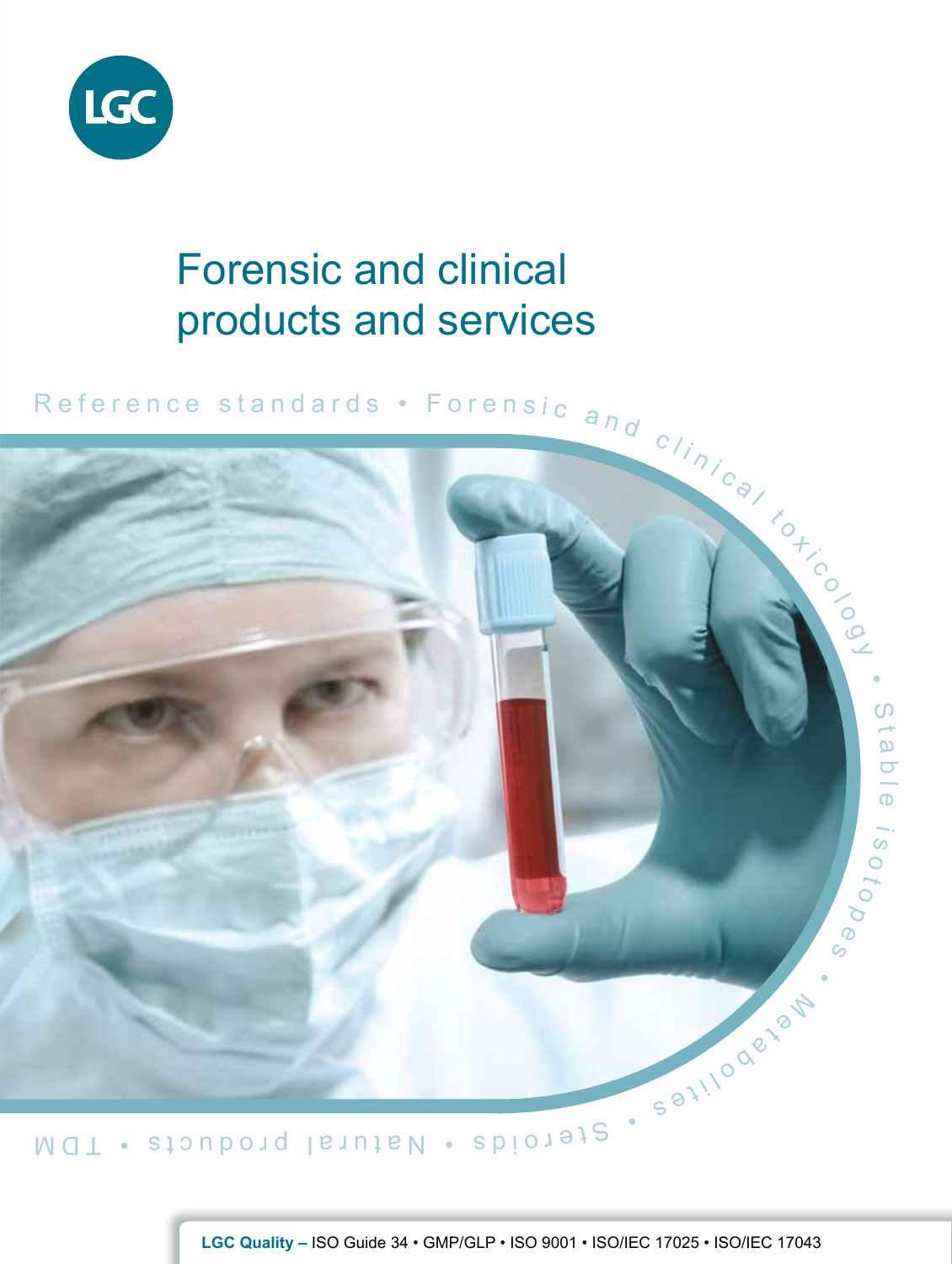

### About LGC Standards

LGC Standards is a leading supplier and manufacturer of reference materials for clinical and forensic laboratories. Our extensive range of products enables superior accuracy in measurement science, and compliance with international regulations. LGC's production facilities in Europe have a wide scope of

capabilities from sourcing and synthesis through to characterisation and certification of materials to ISO Guide 34 standards. This experience developed over many years combined with our accreditation portfolio gives confidence in the quality and robustness of our reference materials.

## The LoGiCal® choice

LoGiCal is a range of reference materials from LGC, manufactured in-house to the highest quality standards and certification levels at LGC's production facilities in Europe. The range offers scientists a choice of solutions and powders prepared according to the principles of ISO Guide 34, with the solutions being fully ISO Guide 34 certified. Each is supplied with its own detailed certificate of analysis.

For more information please visit www.lgcstandards.com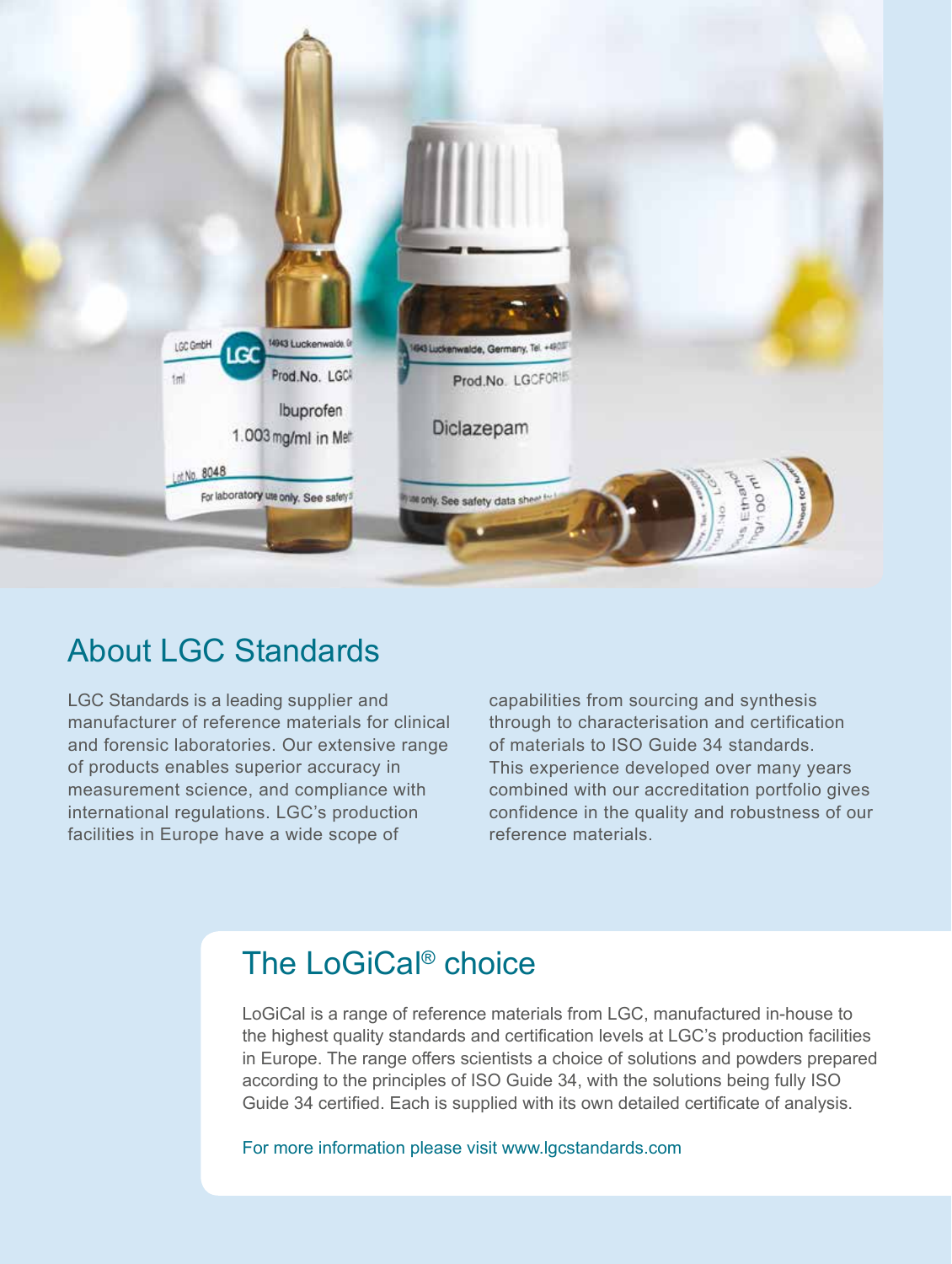

### Proficiency testing

LGC Standards is accredited to ISO/IEC 17043 for the provision of external quality assurance (EQA), or proficiency testing (PT) schemes. We have over thirty years international experience in provision of PT services to laboratories undertaking forensic, clinical, chemical,

microbiological, and physical measurements.

As part of a comprehensive quality assurance programme, PT is an independent means of assuring the quality of analytical results, as described in ISO/IEC 17025 and ISO 15189.

#### **Forensic toxicology and clinical schemes**

- **• Drugs of Abuse in Hair (DAH)\*:** human segmented hair for analysis of amfetamines & stimulants, benzodiazepines, cannabinoids, cocaine and metabolites, opiates
- **• Drugs of Abuse in Urine (DAU):** lyophilised urine for analysis of amfetamines & stimulants, cannabinoids, cocaine and metabolites, minor tranquillizers, non- opiate narcotics, opiates and may include other drugs of interest
- **• Drugs of Abuse in Oral Fluid (DOF):** liquid human oral fluid for analysis of amfetamines & stimulants, cannabinoids, cocaine and metabolites, minor tranquillizers, non- opiate narcotics, opiates and may include other drugs of interest
- **• QUARTZ:** forensic toxicology scheme containing whole blood samples spiked with drugs and metabolites for both identification and quantification (including ethanol). The Alcohol

Technical Defence (ATD)\* case scenario enables practitioners to demonstrate on-going competency in performing back-calculations.

- **• Toxicology (TOX):** samples for analysis of single analytes or combinations of ethanol, paracetamol, salicylate, carboxyhaemoglobin, toxic alcohols, GHB and other named drug samples.
- **• Therapeutic Drug Monitoring (TDM):** lyophilised material (serum/urine) containing therapeutic drug and metabolite combinations at a range of concentrations. Drugs types include anti-epileptic, psychoactive, cardiac, treatment of substance disorders, smoking related drugs, and antibiotics.
- **• ASI-Immunosuppressants\*:** samples for analysis of ciclosporin, tacrolimus, sirolimus, everolimus and mycophenolate.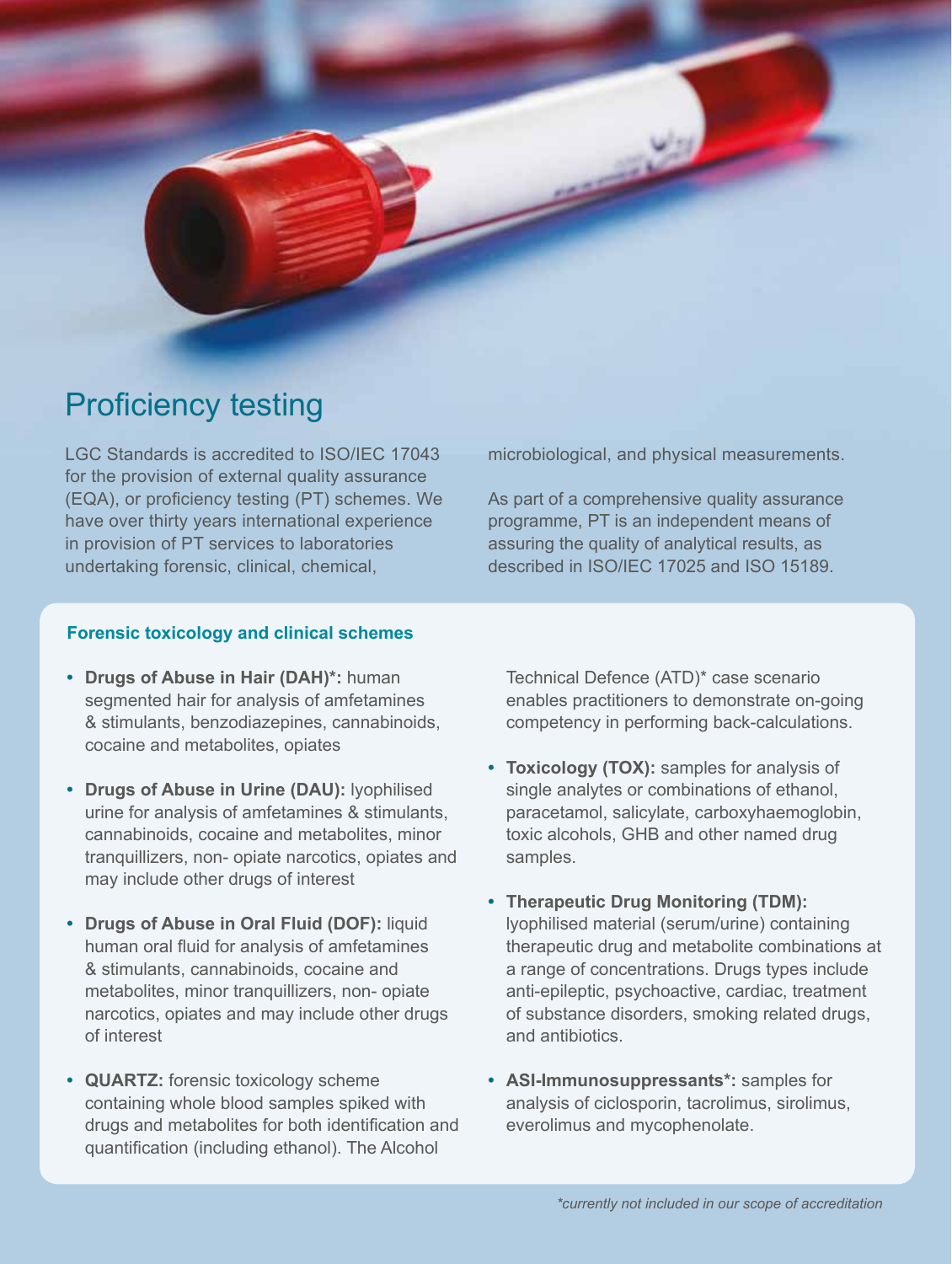### Reference materials for forensic and clinical toxicology

LGC Standards is a single source of reference materials and services for measurement and quality control in forensic and clinical laboratories. This has culminated in a unique offering which, for the first time brings together a comprehensive range of relevant drugs, metabolites, internal standards, matrix materials and proficiency testing schemes under a single umbrella.

#### **Our extensive range includes:**

- traditional drugs of abuse and metabolites, alcohols and new psychoactive substances
- rare and difficult to source drugs and metabolites
- stable isotopic labeled internal standards (SILIS)
- premade solutions for easy dilution and laboratory use
- powders in a variety of pack sizes
- independent sources of reference materials for calibration and control
- blank, incurred and spiked CE marked matrix materials (blood, serum, urine, hair)
- steroids/sports drugs
- therapeutic drug monitoring materials
- trace elements
- proficiency testing schemes

We also have a highly experienced team of technical experts in many countries to support your daily work with reference materials.

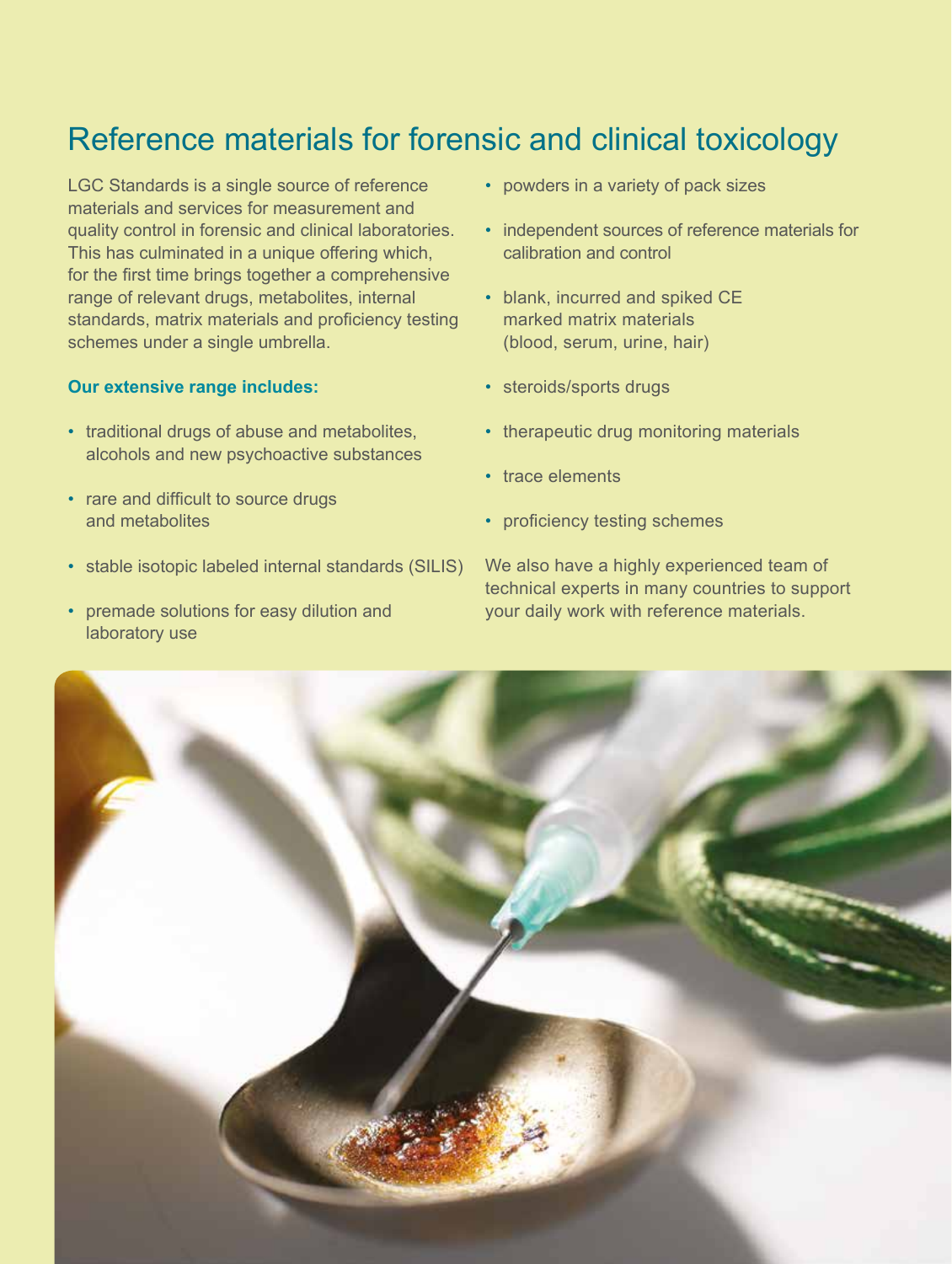## High purity solvents, acids and mobile phase additives

High performance liquid chromatography (HPLC) demands high quality solvents to allow reproducible separations. The basic requirements include a high UV-transmission factor, low particle levels, slight acidity and alkalinity coupled with low levels of water and other non-volatile components.

#### **LGC Standards Optigrade® solvents combine:**

- the highest specification for UV (190-350 nm)
- low gradient shift
- minimal peak impurities
- lowest ionic background for MS detection
- within and between batch consistency

Ultra HPLC (UHPLC) can provide significant increases in resolution, speed and sensitivity, compared to conventional HPLC. To ensure these benefits are realised, solvents of superior quality are needed for optimum performance of the instrument and columns.

#### **Additionally, our Optigrade® solvents for UHPLC and MS:**

- are micro filtered at 0.1 μm
- have a maximum residue content of 1ppm following evaporation
- are packed under inert gas for improved shelf life
- are provided with SDS and certificate of analysis

Also available are selected additives for mobile phase preparation, and several blends of water and acetonitrile with formic acid, acetic acid and trifluoroacetic acid.